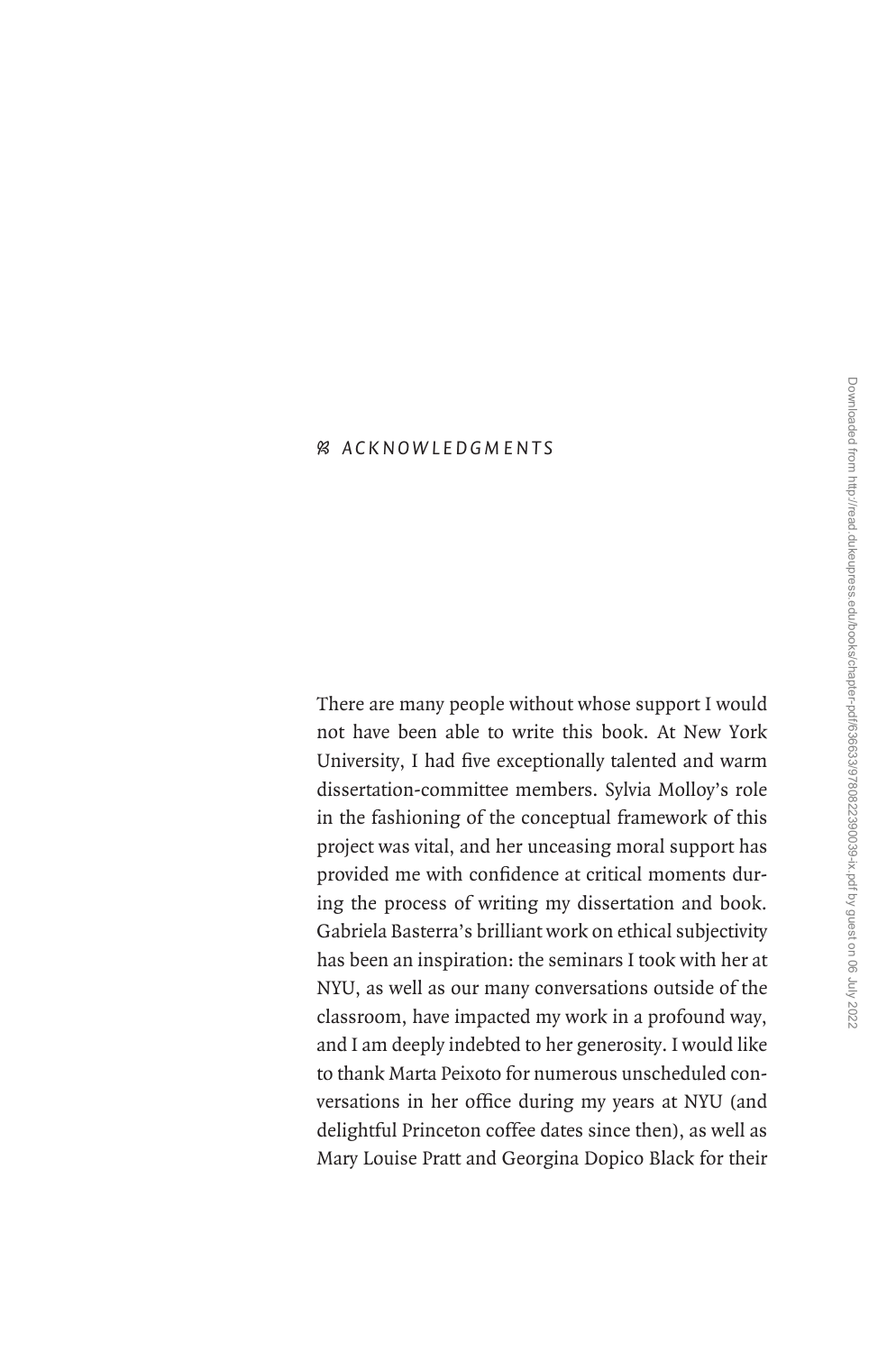provocative insights, questions, and interventions during the dissertation phase of my academic career.

I was able to conduct research in Rio de Janeiro and São Paulo thanks to the Susan Eliakim Siman Scholarship in Sephardic Studies, the King Juan Carlos I of Spain Center Dissertation Summer Travel Grant, and the Tinker Field Research Grant. In Brazil, Beth Brait, Heloisa Buarque de Hollanda, Lilian Cardia Guimarães, Alberto Dines, Eduardo Diniz, Monica Grin, Keila Grinberg, Beatriz Kushnir, Beatriz Resende, Nancy Rozenchan, Silviano Santiago, Bila Sorj, Ilana Strozenberg, and Berta Waldman welcomed me into their homes, introduced me to colleagues, and provided me with references that I would not have found on my own. I am indebted to each of them.

At the University of Pittsburgh, I have had the good fortune of encountering true interlocutors among the faculty and graduate students in the Department of Hispanic Languages and Literatures. In particular, I would like to thank Citlali Martínez for her meticulous translations and rigorous proofreading, as well as John Beverley and Joshua Lund, who were immensely supportive throughout the long process of finding a publisher for this book. The dialogue and debate I shared with the participants of the 2005 graduate seminar "Ethics, Alterity and Representation in the Hispanic Atlantic" helped me to refine many of the arguments I make in this book. Finally, a Center for Latin American Studies Faculty Research Grant enabled me to complete the final version of this manuscript.

Earlier versions of chapters 1–4 have appeared in various publications, and I would like to thank the publishers for granting permission to reproduce revised versions of these essays here. The anonymous referees at Duke University Press provided invaluable criticism and insight that, simply put, made this a better book. I would also like to thank Reynolds Smith, Sharon Torian, and Molly Balikov at Duke for their professionalism and good cheer.

I feel blessed to have been surrounded by friends and colleagues who have read countless versions of this book. Nathalie Bouzaglo, Emily Maguire, and Erin Williams Hyman know this work almost as well as their own, and I feel incredibly grateful to have three such loyal friends who are also intellectual companions. Edna Aizenberg, Vivaldo Andrade dos Santos, Daniel Balderston, Soledad Falabella, Nora Glickman, María Cisterna Gold, Gabriel Giorgi, Jeffrey Lesser, Graciela Montaldo, Anna More, Ronnie Perelis, Mariano Siskind, Diana Sorensen, and Karina Wigozki have contributed to this project by reading earlier versions of the chapters included here, and I would like to thank each of them. The conversations I have had with Luisa Futoransky,